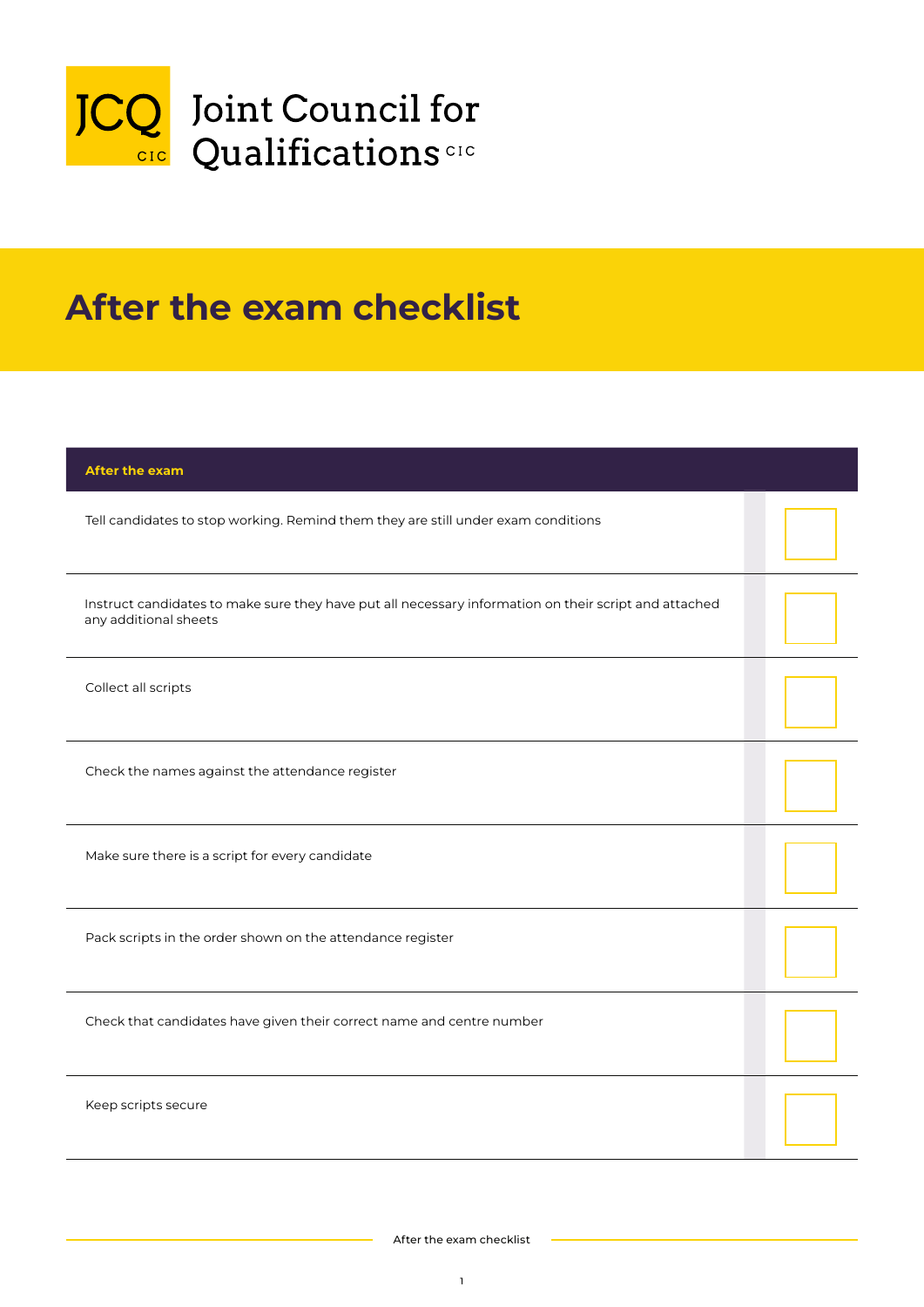|  | Return any unused examination stationery/answer booklets to the secure room |
|--|-----------------------------------------------------------------------------|
|  |                                                                             |

Candidates must only be allowed to leave the examination room if the secure period has ended

Packing scripts

| Use the envelope provided by the relevant awarding body to return scripts                                                      |  |
|--------------------------------------------------------------------------------------------------------------------------------|--|
| Make sure all scripts are included                                                                                             |  |
| Pack scripts for each component/unit in a separate envelope                                                                    |  |
| Pack all scripts for a component/unit together, including any candidates sitting the exam in a<br>separate room/venue          |  |
| Enclose the relevant attendance register                                                                                       |  |
| Make sure cover sheets are attached where necessary                                                                            |  |
| Use the pre-addressed label sent by the awarding body                                                                          |  |
| Use only one label per package                                                                                                 |  |
| Do not combine packages - if there are too many scripts for the envelope, the awarding body will<br>send you additional labels |  |